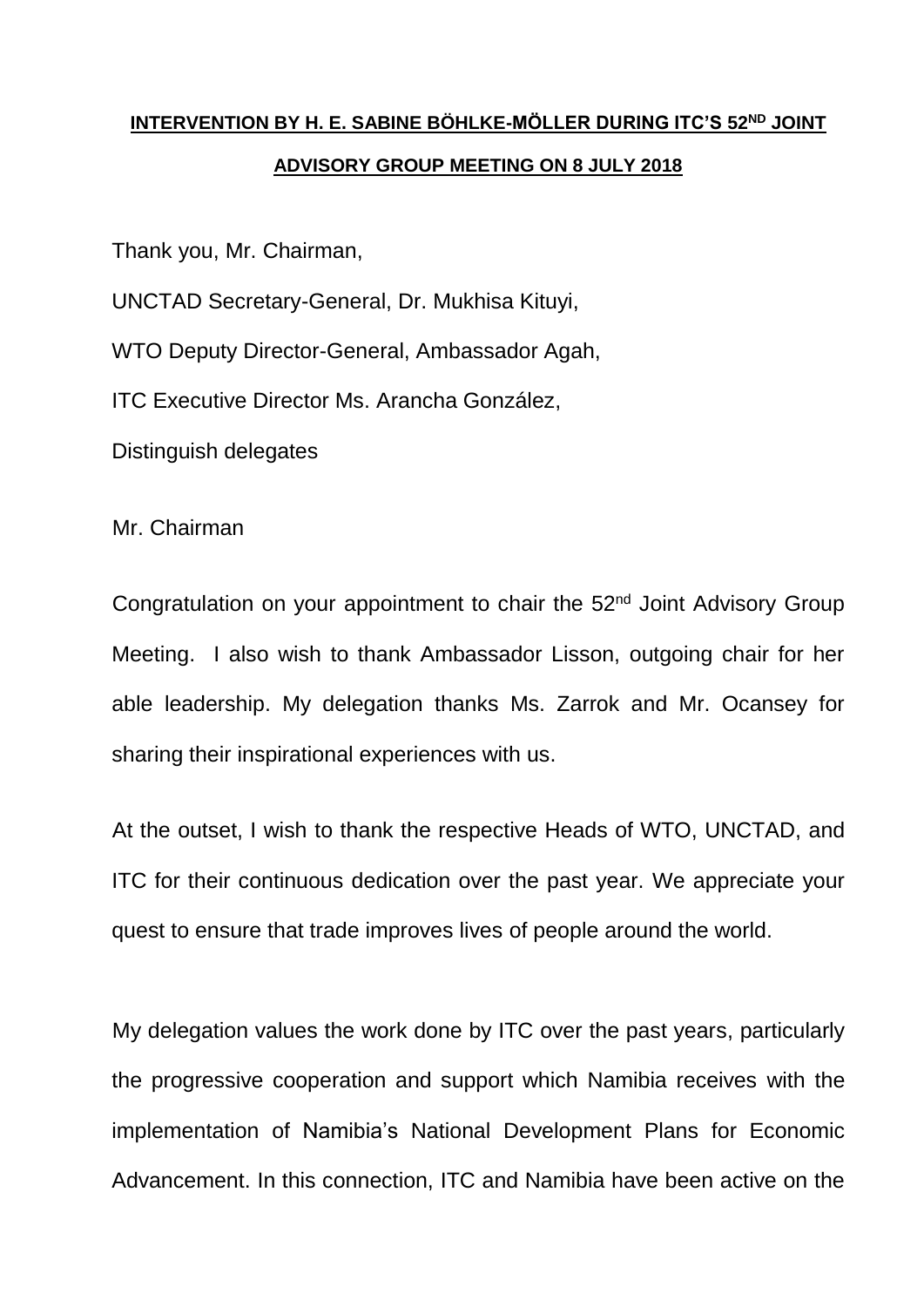front of Non-Tariff Measures (NTMs) issues. We have had several workshops that help private sector and trade support institutions to understand better the need to identify Non-Tariff measures. NTM surveys have been prepared and disseminated, but then follow-up action is required to eliminate the NTMs as a result of those surveys. Public and Private sectors stakeholders have been working together to reduce NTMs so that they can maximize the benefits of the trade liberalization agenda and Trade Facilitation framework developed at the WTO.

Additional resources and Trade-related Technical Assitance (TRTA) services would need to be allocated to Namibia that would allow an organization like ITC to assist Namibian institutions and also the Government itself to address the trade development issues and needs.

GIZ completed work on the cosmetic value chain in which they identified priority products that would supply the cosmetic industry in the country (with an organic – certificate of origin purely Namibian), but GIZ is only facilitating the coordination/implementation of the national cosmetic strategy with some stakeholders (including the ITC). In concrete terms and as far as the trade dimension is concerned, much more needs to be done with regards to environmental preservation, resources efficiency, protection of water resources and waste management. The environment and natural indigenous plants remain important to Namibia. These two factors will be